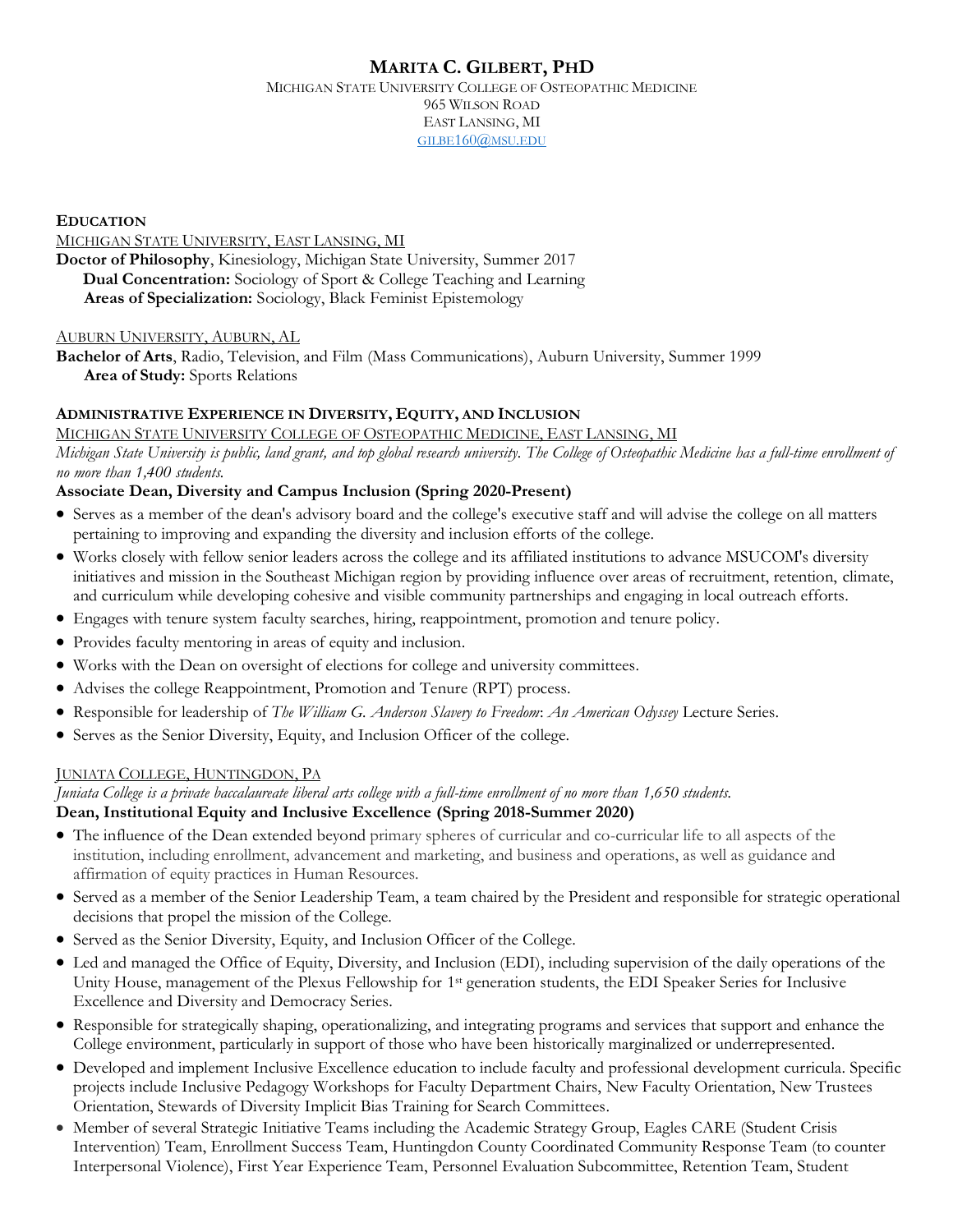Formation Team.

- Developed strategic initiatives to facilitate the persistence and success of marginalized populations-Women of Color Writing Group (for faculty), Sister Circle (for students), and the Men of Color Support Group.
- Co-led the Stewards of Diversity Program designed to reduce implicit bias during the search process and to increase the strategic recruitment, hiring, retention, promotion, and success of underrepresented faculty and staff.
- Integral in 3 successful Enrollment searches as Search Committee Member and Diversity Steward—successfully diversifying the campus community, to include students and administrators.
- Led efforts to strengthen community partnerships that provide Juniata students with service and engagement opportunities.
- Served as Faculty Member and Leader for the Cultural Learning Tour—a short-term Study Abroad Trip to Dominican Republic.
- Supervised 3 professional staff members and 5 student employees.

## STATE UNIVERSITY OF NEW YORK AT ONEONTA, ONEONTA, NY

*SUNY College at Oneonta is a regional comprehensive branch of the state university system and a liberal arts school with a full-time enrollment of greater than 6,000 students.*

#### **Acting Director, Gender and Sexuality Resource Center, GSRC with Emphasis on Diversity, Equity, and Inclusion (Spring 2016-Summer 2017)**

- Served as a resource for the campus community, with a strong student services orientation and a special emphasis on the retention and engagement of women- and LGBTQIA identified students; delivering student-focused educational, cultural, and social programs, workshops, and events which emphasize gender, LGBTQIA, and intersectional identities.
- Educated and provided resources for members of the SUNY Oneonta community about issues that impact the experiences of women identified and LGBTQIA (lesbian, gay, bisexual, transgender, queer, intersex, asexual) students, faculty, staff, alumni and community members.
- Identified and supported the academic, intellectual, social, cultural, recreational, and political needs of marginalized and underserved student populations *(women, LGBTQIA students, queer students of color, 1st generation college students, students of color, nontraditional, undocumented, and DACA students)* through education, student mentorship, student- and leadership development, academic and research advisement, student group advising, advocacy, programming, and initiatives.
- Devised and supported strategies for the recruitment, enrollment, persistence, and retention of underrepresented students.
- Selected, trained, and supervised ~12 Student Managers, interns, and volunteers each semester.
- Set departmental priorities and coordinated assessment of initiatives via long-term visioning, goal setting, capacity building efforts, and evaluation for GSRC student support and the Office of Equity and Inclusion.
- Recommended and lead initiatives to increase the accessibility, inclusivity, and visibility of the GSRC.
- Assisted and mentored women identified and LGBTQIA students to foster a strong sense of self, to strengthen their communities, and to build alliances with other departments and campus entities.
- Advocated for students regarding gender and LGBTQIA issues on campus.
- Advised and supported student organizations in the development and implementation of co-curricular programming.
- Planned and organized recognition programs like Women's Herstory Month, Lavender Graduation, PRIDE Month, Trans\* Day of Remembrance, and Multicultural Greek Council Senior Recognition.
- Developed, oversaw, and grew leadership programs that prioritize social justice and identity development Fabulous Oneonta Feminists, Queer/Trans\* Students of Color, Divine Leaders of Oneonta, Multicultural Greek Council.
- Advised and collaborated with Student Development and academic units (Women's and Gender Studies, Africana and Latino Studies, and Education) to host academic and professional development events (e.g. 2016-2017 WGS Kickoff, Unmasking Masculinities Series, Gender Out of Bounds Series) to ensure equity and inclusion competencies were incorporated into programming and operations.
- Restructured and coordinated the SUNY PRIDE conference to promote more academically rigorous discourse, community engagement, and greater campus investment.
- Designed and delivered programming, assisting to fulfill the institutional diversity pillar of the strategic plan: **Developing a welcoming and inclusive campus environment.**

*(Office of Equity and Inclusion Unit Retreat, SUNY PRIDE Conference, Women's Herstory Month, Lavender Graduation, Weekly Inclusion dialogs with New Student Services Orientation Leaders and Mentors (summer), Orientation Diversity Workshops for incoming freshmen and transfer students, Orientation presentations for Resident Assistants (Fall and Spring), Orientation presentations for Residence Hall Directors (Fall and Spring), Ongoing presentations and workshops in Residence Halls).*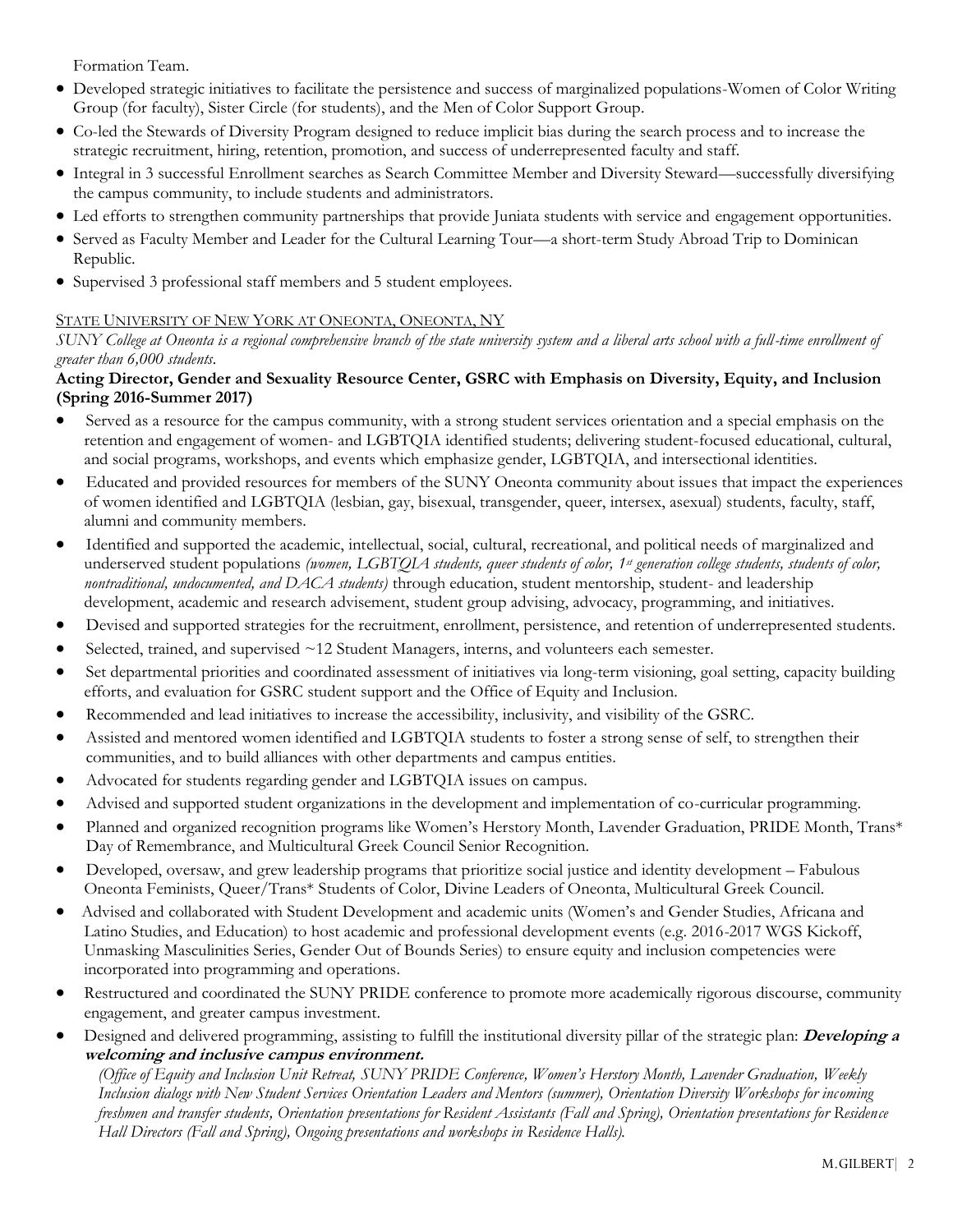- Provided expert consultation to the staff and leadership of the Office of Student Development, as well as Deans, Executive Administration, and their staff.
- Assisted in the creation and implementation of new Diversity and Inclusion Orientation Programming.
- Facilitated campus forums that lead to Strategic Diversity and Inclusion Plan SUNY Oneonta 2020 and developed initiatives to strengthen support for the GSRC and LGBTQIA populations at SUNY Oneonta.
- Managed operational budget for the GSRC.

#### ALLEGHENY COLLEGE, MEADVILLE, PA

*Allegheny College is a private baccalaureate liberal arts college with a full-time enrollment of no more than 2,100 students.* **Senior Advisor to the Center for Intercultural Student Success and Advancement, CIASS (Fall 2014– Spring 2016)**

- Selected, trained, and supervised 15 Cultural Program Assistants.
- Member of the Student Crisis Awareness Response Emergency (CARE) Team which acts as an early warning and response system to potential campus threats, academic difficulty, student wellness behaviors and concerns, intent to separate from the institution, or return from leaves.
- Received initial Bias and Title IX complaints and furnished referrals to appropriate campus resources for additional support.
- Member of the faculty committee to implement Sustained Dialogue as a campus initiative.
- Convened ongoing dialog about consent between men of color and the Title IX Coordinator to dispel myths about consent and the Title IX process.
- Designed and implemented 2016 Allegheny College MLK Legacy Commemoration the week's events included opportunities for community fellowship, volunteerism, presentation of scholarship, and ecumenical worship service.
- Created and developed the Niles Speaker Series for Diversity Dialogs.
- Coordinated and organized Gator Safe Zone Training to encourage intentional ongoing dialogue about gender and sexuality between all community members regardless of identity.
- Developed and facilitated *Social Justice 101* Workshop Series in collaboration with a student organizer.
- Established and advised the Pan-Diversity Council Allegheny (PanDA), specifically responsible for overseeing co-curricular programming.
- Established Study Table and Life Skills Advising with Student-Athletes directed at academic planning, internships, postgraduate study, career advising, general professional development, and life skills to counter the participation gap between Allegheny's students of color and majority students in professional development activities.
- Devised and conducted community dialogs about campus policing concerns, initially as a brown bag meeting among students and the Interim Director of Safety and Security—which birthed ongoing dialog in the form of monthly Safety and Security Office Hours and/or individual meetings with Security staff in the CIASS Office to address profiling based on gender, race, and sexuality.
- Served as Faculty Advisor and Facilitator for the E. Mae Gillespie Society, the Sister Circle of support for women of color named after the 1st black woman to graduate from Allegheny College.
- Advisor to the Council on Diversity and Equity (CoDE).
- Managed budgets for 3 core areas.

#### UNIVERSITY OF NEW ORLEANS, NEW ORLEANS, LA

*The University of New Orleans is a comprehensive, urban research university with a full-time enrollment of greater than 6,400 students.* **Director, Student Athlete Support Services (Spring 2001– Spring 2003)**

- Coordinated and prescribed academic and professional support services for student athletes (i.e. tutoring, learning differences, academic support, student counseling, health services, etc.).
- Instituted effective developmental advising and up-to-date campus information to student-athletes to help them reach academic, personal, and career goals.
- Designed and implemented programs dedicated to increasing the career readiness of targeted students deemed high-risk.
- Direct oversight of full-time staff professionals and student interns within the Career Development unit.
- Addressed university faculty and staff concerns related to student-athlete issues.
- Redesigned and coordinated the processes used for athletics eligibility certification.
- Assisted the Compliance Officer with the submission of the Academic Progress Rate (APR) and Graduation Success Rate (GSR).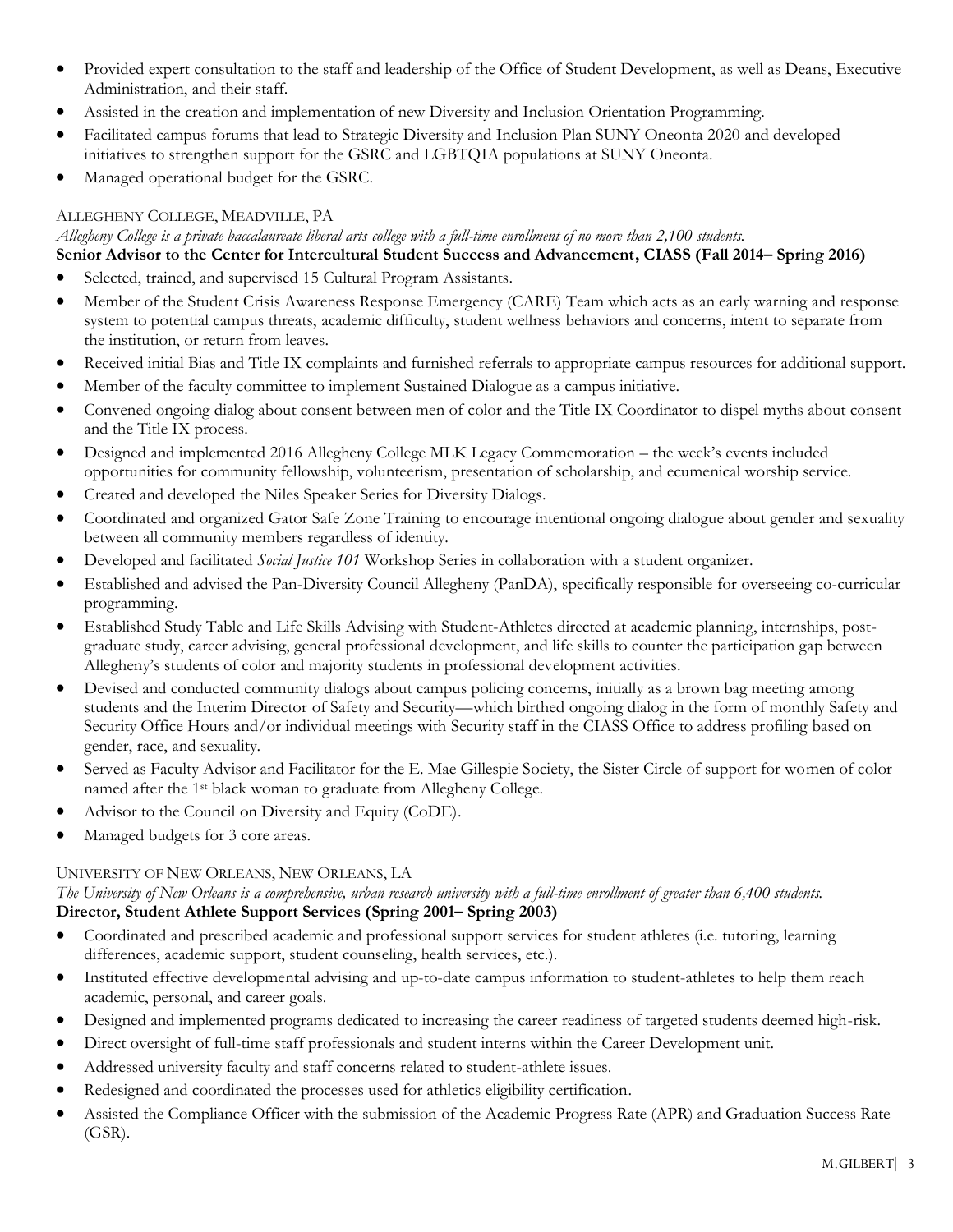- Represented the Office of Student-Athlete Support Services on University Committees—communicating NCAA and Sun Belt Conference rules and regulations related to satisfactory progress and eligibility with college academic advisors and support staff.
- Compiled Fall Term and Summer Term aid requests and presented budget data to the budget office.

### **ACADEMIC LEADERSHIP & PROFESSIONAL SERVICE**

*Academic and Co-curricular Leadership & Service*  MICHIGAN STATE UNIVERSITY COLLEGE OF OSTEOPATHIC MEDICINE

- Council of Student Affairs Dean, *Secretary*
- Council of Diversity Deans, *Member*
- Crisis Response Team, *Member*
- College Advisory Committee, *Ex-Officio Member*
- Committee on Student Evaluation, *Ex-Officio Member*
- Curriculum Committee, *Ex-Officio Member*
- Diversity and Inclusion Committee, *Ex-Officio Member*

#### JUNIATA COLLEGE

- Stewards of Diversity, *Co-Director*
- Bias Response Team, *Interim Chair*
- Diversity and Democracy Speaker Series, *Organizer*
- Consortium for Faculty Diversity, *Fellowship Director*
- Personnel Evaluation Subcommittee, *Member*
- Faculty Conference Planning Committee, *Member*
- Undergraduate Research Grants Team, *Member*
- First Year Experience, *Orientation Planning Committee and Facilitator*
- Summer Read Committee, *Curriculum Design Committee Member*
- Huntingdon County Coordinated Community Response, *Committee Member*
- Student Advocates for Universal Respect, *Faculty Advisor*
- Plexus (Registered Student Organization), *Faculty Advisor*

#### SUNY COLLEGE AT ONEONTA

- 2017 Lavender Faculty Award Recipient
- Residence Life Social Justice Committee, *Ex-Officio Member*
- Know Violence Committee (for the Prevention of Interpersonal Violence), *Member*
- New Student Services, *Orientation Presenter*
- Multicultural Greek Council, *Co-Advisor*
- Mu Sigma Upsilon Sorority, Inc. Nysa Chapter, *Faculty Advisor*
- Divine Leaders of Oneonta, *Faculty Advisor*

#### ALLEGHENY COLLEGE

- Selection Committee for Special Interest Housing, *Committee Member*
- Search Committee for Director of CIASS (now the IDEAS Center), *Member*
- Student CARE Team, *Member*
- Community Forum on Building an Inclusive Community, *Facilitator*
- Association of Caribbean Students, *Advisor*
- E. Mae Gillespie Society, *Faculty Advisor and Facilitator*
- Queers and Allies (Q&A), *Faculty Advisor*
- Allegheny College Drag Show*, Judge*

#### MICHIGAN STATE UNIVERSITY

MSU-Henry Ford Health System Partnership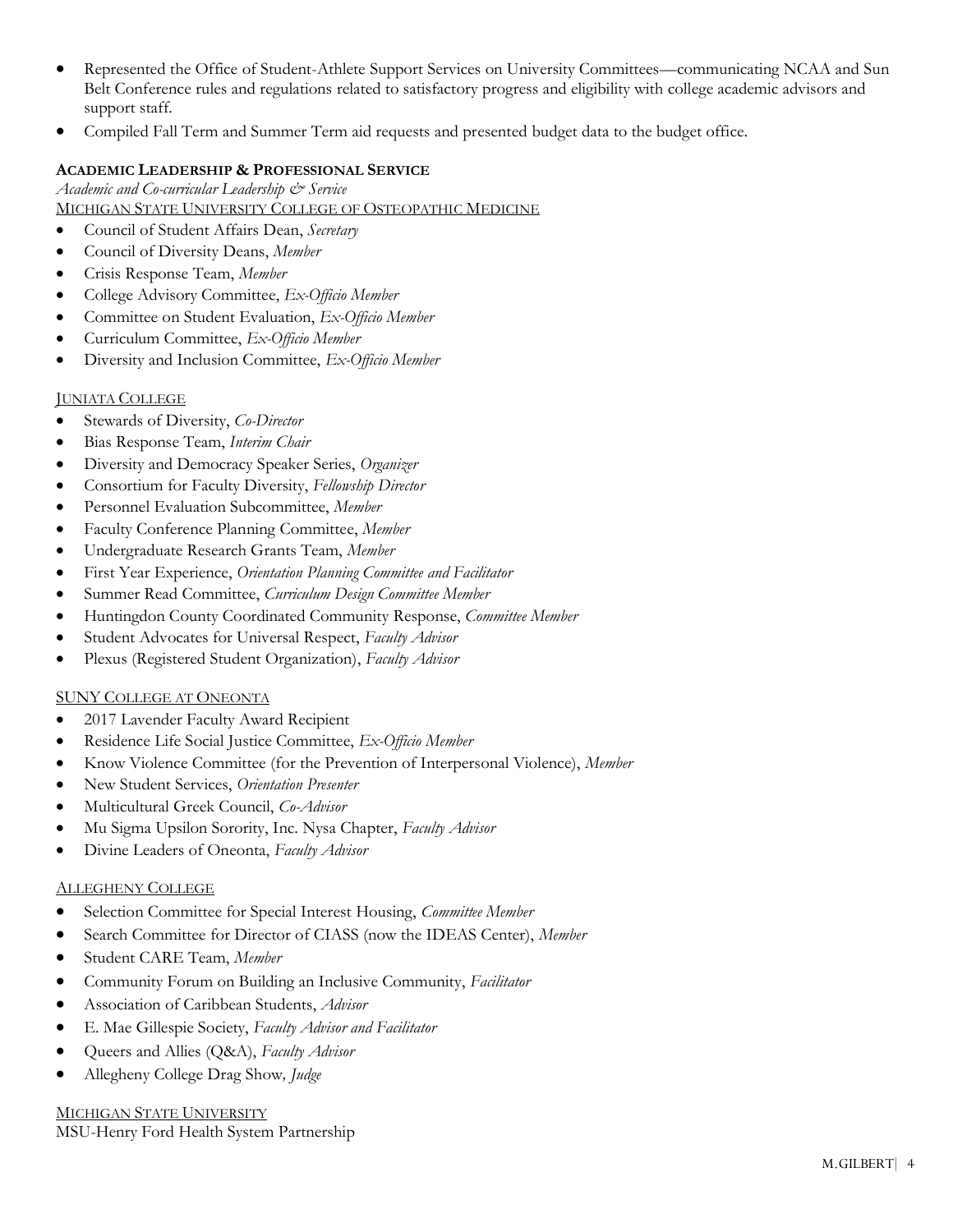- Diversity, Equity, Inclusion and Justice (DEIJ) Committee, *Committee Member*
- Planning and oversight for the creation of the HSC Health Equity Center

## MSU Health Colleges

• MLK Speaker and Community Celebration, *Planning Committee*

### MSU Council of Diversity Deans

• Drafting University Guidelines to Evaluate DEI Contributions in RPT Review Process, *Subcommittee Member*

## MSU Black Feminist Research Collective (BFRC)

- *Thinking Intersectionality* with Keynote Speakers: Patricia Hill Collins (University of Maryland, College Park), Kimberle' Crenshaw (University of California at Los Angeles School of Law and Columbia University Law School) and Nira Yuval-Davis (University of East London), *Coordinator*
- Black Feminist Research Collective (BFRC), *Co-Founder*
- Programming and Member Support Team activities which included grant writing, collective writing activities, and mock presentations, *Core Member*

## MSU College of Education

- Pedagogy workshops for Kinesiology Department Graduate Teaching Assistants, *Co-Facilitator*
- Kinesiology Department Graduate Studies Committee, *Graduate Student Representative*
- Enhance Your Future Conference for Prospective Students of Color, *Panelist (2007), Department Representative (2006, 2005),*
- Kinesiology Graduate Student Organization (KGSO), *Cognate Representative*

#### *Service to the Profession*

- Professional Development Committee, National Association of Diversity Officers in Higher Education (NADOHE), 2019.
- Standards of Professional Practice Institute Subcommittee, National Association of Diversity Officers in Higher Education (NADOHE), 2019.
- Advisory Council Member, "Sustaining Underrepresented Faculty" Booth Ferris Foundation Grant, 2019.
- Planning Committee Member, Pennsylvania Consortium for the Liberal Arts (PCLA) Underrepresented Faculty of Color Symposium, 2019.
- Referee for Association of American Colleges and Universities *2019 Diversity, Equity, and Student Success* Conference, 2019.
- Planning Committee Member, Association of American Colleges and Universities *2019 Diversity, Equity, and Student Success* Conference, 2018-2019.
- Referee for *Hypatia: A Journal of Feminist Philosophy* Special Issue, "Interstices: Women of Color Feminist Philosophy," Fall 2012.

## *Non-Profit Organizations*

FRONTLINE SOLUTIONS

- The Boys of Color Research Initiative, *Research Consultant*
- Annual Convening, *Affiliate*

#### THE BEAUTIFUL. PROJECT

• Planning and Funding Committee, *Member*

#### **TEACHING EXPERIENCE**

## JUNIATA COLLEGE, HUNTINGDON, PA

**Instructor,** Cultural Learning Tour, Spring 2019

• **ND203C, Cultural Learning Tour** Spring 2019— Students enrolled in this course will participate in a community-engaged learning trip to explore social, cultural, political and/or environmental issues through various service and educational experiences. Immersive involvement in trip activities will help students develop a foundation of knowledge about the importance of civic and community engagement. Our presence is grounded in an asset-based community development model. Course efforts follow the lead and vision of the community's members and leaders. Therefore, interactions are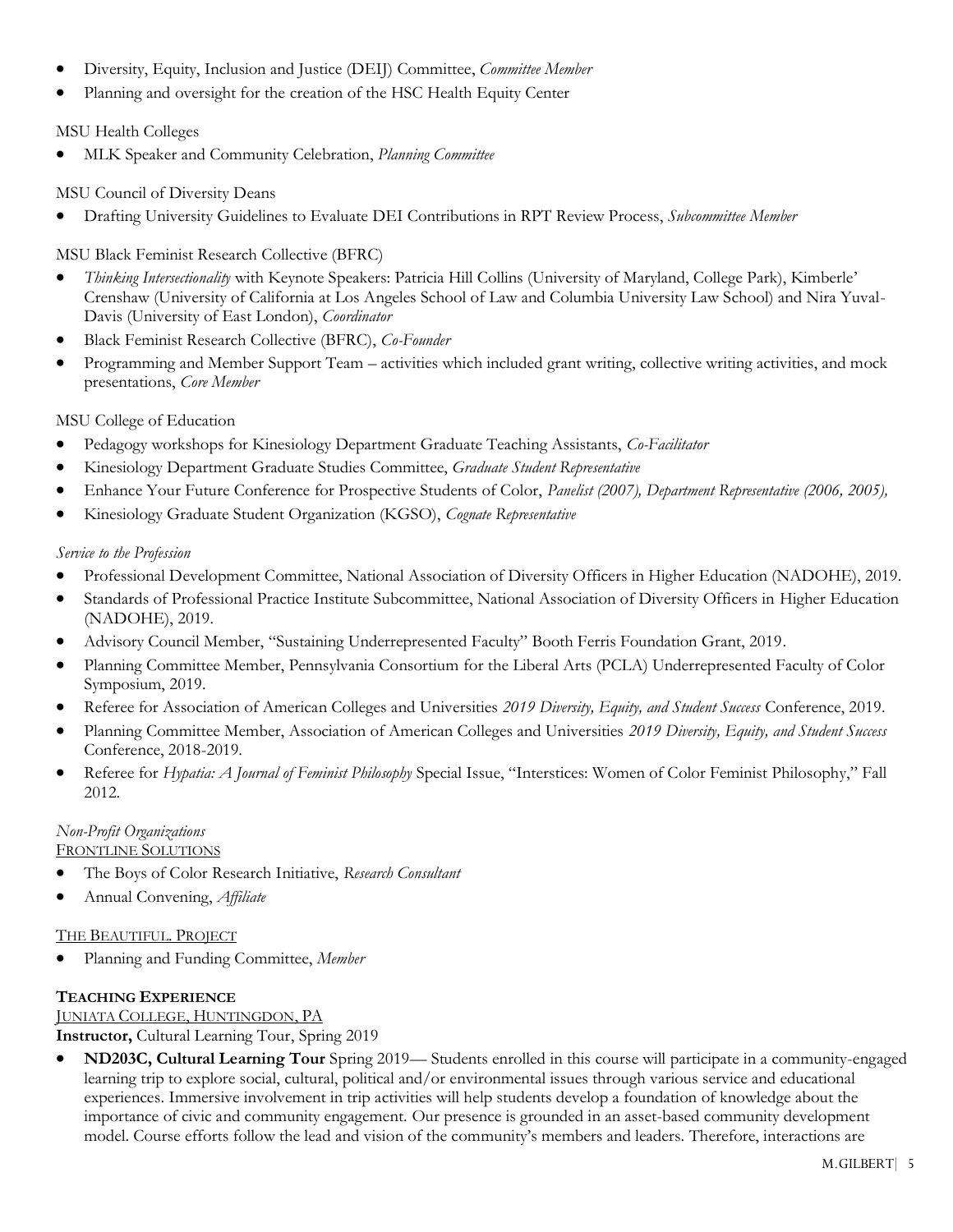designed to be reciprocal and sustainable. Community engagement will be complemented by discussion and reflection before, during, and after the trip.

## ALLEGHENY COLLEGE, MEADVILLE, PA

**Visiting Assistant Professor,** Interdisciplinary Studies Department, Fall 2012-Spring 2016

- **INTDS 200, Exploring Difference: A Multidisciplinary Inquiry** Fall 2015— An exploration of the question of difference: from biology to psychology, sociology, economics, religion, ecology, and political science. Fundamental to the inquiry is an investigation of what actually constitutes "difference" among various populations. Students critically interrogate the accepted categories of "normalization" in order to determine what social fictions function as regimes of truth on the one hand and create marginalization on the other. Our main focus is exploring the possibility of creating a just society with difference as part of the context of community.
- **FS 102, Black Women in American Culture** Spring 2015, Spring 2014— An examination of black women's texts from various genres and historical moments to understand "when and where black women enter" American cultural discourse. In this course, we read, discuss, and reflect on the images of black women—whether self-constructed or externally imposed. This seminar develops written and oral communication skills, with an emphasis on critical thinking.
- **WOMST 390/BLKST 390, Explorations in Black Feminisms** Fall 2014— An exploration of the ways that women intersect with notions of race. We highlight the use of metaphor in literature, politics, and culture in the United States to offer ways of understanding the realities of black women in the contemporary United States. The multidisciplinary perspectives we consider include black feminisms, black women's intellectual history, media studies, and cultural criticism.

## **Scholar-In-Residence,** Interdisciplinary Studies Department, August 2012-2014

- **BLKST 190/PHIL 190, Democracy Realized?** Fall 2013— Fifty years after the passage of the Civil Rights Act of 1964, forty-nine after the Voting Rights Act of 1965, this course considers the victories, failures, limits, and possibilities envisioned across a broad spectrum of concerns. In addition to the reflections on the Freedom Movement, we will also consider the struggles of farm workers, American Indians, disabled people and LGBT people.
- **WOMST 490, Black Women, Sport, and Home** Spring 2012— An interdisciplinary exploration of sport as a unique framework for understanding disaster recovery in post-Katrina New Orleans—and Black women's interstitial politics of home. Through critical engagement, this course examines black women's occupation of the space on the periphery, the taken for granted area between the boundaries of race, gender, and belonging in the *new* New Orleans—at the center of visual and textual media narratives documenting the suffering of Hurricane Katrina yet largely missing from similar narratives capturing the Saints' Super Bowl winning season as an element of disaster recovery. We discuss the implications of the relationship between media, sport, and the unique celebratory culture of New Orleans on the city's post-Katrina recovery. This course not only *includes* black women's narratives, it centers black women's excluded testimony to explore the meaning of the Saints to the recovery of home. Among the disciplines considered are Black Feminisms, Women's and Gender Studies, Sociology, Sport and Physical Activity, and Communication.

#### MICHIGAN STATE UNIVERSITY, EAST LANSING, MI

*Michigan State University is the nation's first land-grant institution—a public research university with a total undergraduate enrollment of 39,143.* **Instructor, Kinesiology Department,** August 2005-August 2009

- **KIN 173 (Online), Foundations of KIN,** Summer 2009—This section is offered during the summer as a Distanced Learning opportunity. See description below.
- **KIN 173, Foundations of KIN**, Fall 2007-Spring 2008— This course is a survey of Kinesiology as a discipline with emphasis on career preparation for Kinesiology and Athletic Training majors. Topics include sport history, sub-disciplinary training, and certification requirements for careers in Kinesiology. Students consider the practical application of Kinesiology to American health and physical activity disparities as well as new directions for sport researchers and practitioners.
- **KIN 445, Socio-cultural Aspects of Sport,** August 2005-May 2009— A comprehensive examination of issues and controversies that underscore the institution of sport in America. This is a Tier I writing course limited to seniors and 1st year graduate students in Kinesiology. Engaging critical thinking, collaborative learning activities, as well as small- and largegroup discussion, students interrogate the socio-historical context and cultural practices in sport and physical activity. Students confront relevant and emerging social problems in sport including images and narratives in sport media, the history of sport and physical activity, the significance race and ethnicity in sport, theoretical perspectives and research praxis, and systemic power and inequality within the sporting culture.
- **KIN 121, The Healthy Lifestyle,** Fall 2005—This course combines lecture and lab sessions to educate about- and model the benefits of a healthy lifestyle. Topics address cardiovascular risk factors, aerobic capacities, lifestyle habits, and their relationship to optimal health and longevity. Students are also required to participate in the physical activity lab as a means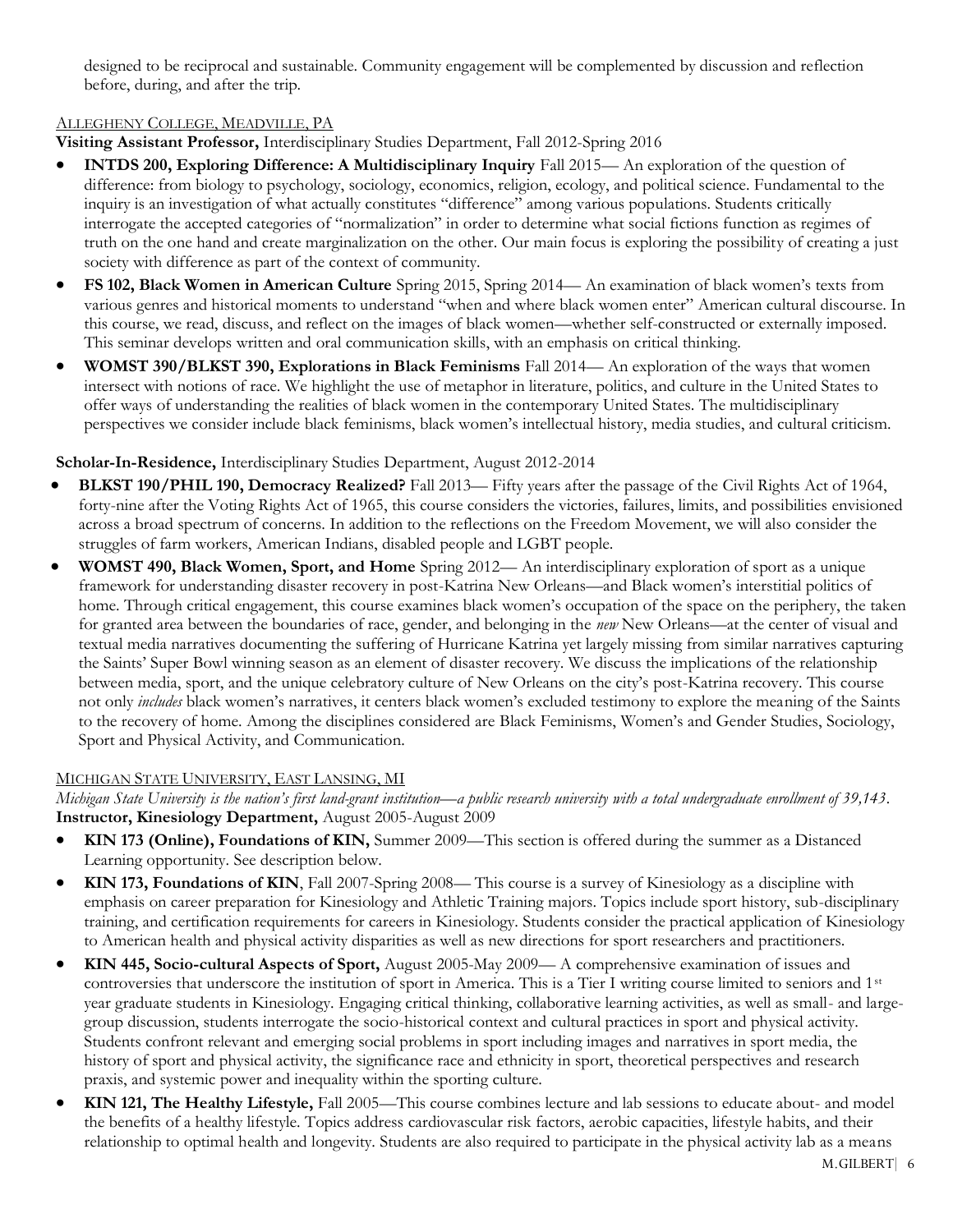of putting theory into practice.

Unique to this course, responsibilities included facilitation of lecture and lab sessions and assessment of healthy lifestyle activities away from class sessions through student-authored reflection.

## **UNDERGRADUATE SUPERVISION**

**Juniata College,** Office of Equity, Diversity, and Inclusion (EDI), 2018-Present

- Supervise five Juniata Associates and Student Employees who support EDI programming and student engagement initiatives. **SUNY Oneonta**, Gender and Sexuality Resource Center (GSRC), 2016-2018
- Supervised fifteen Student Managers and Interns responsible for peer education programming, research, and community support.
- **Allegheny College**, Center for Intercultural Advancement and Student Success (CIASS), 2014-2016

Supervised fifteen Program Coordinators who carried out peer education programming.

**Michigan State University**, Kinesiology Department, 2003-2004

Supervised two Basic Instruction Program Instructors during their pre-requisite service training for admission to the Physical Education Teacher Education Emphasis (PETE) program.

#### **RESEARCH PROJECTS**

- **Health and Underserved Communities,** \$2.5 million National Institutes of Health (NIH) funded *Comparison of Asthma Programs for Schools (CAPS)* Study, Michigan State University, September 2010-2012
- **Resilience and Injury,** *Perceived Social Support and Athlete's Resilience Following Athletic Injury,* funded by the Centers for Disease Prevention and Control, National Center for Injury Prevention and Control (CDC/NCIPC), Fall 2007-Spring 2008

#### **PUBLICATIONS**

Dotson, K. & Gilbert, M. (2014). "Curious Disappearances: Affectability Imbalance and Process-Based Invisibility," *Hypatia: A Journal of Feminist Philosophy* 29, no. 4(873-888).

- Gilbert, M. (2013) "The Meaning of the Saints to the Recovery of 'Home' in post-Katrina New Orleans," *AGEP Science Today* Bulletin*.*
- Gilbert, M. (In Press). The Next Storm System: The Right to Dignity in Recovering Home in post-Katrina New Orleans. In (Ed.) B. Terminski. *Human Rights in Times of Transition.* Basingstoke: Palgrave.
- Gilbert, M. (In Progress). "Buried by the Memory that Remains: Locating Black Women in post-Katrina Disaster Tourism Narratives," *Journal of Tourism and Cultural Change.*

#### **INVITED TALKS**

- Gilbert, M. (2021, September). *Until the Lions Have Their Own Historians: Historical Context and Implications of Implicit Bias in Medicine.* Presentation invited by **Michigan State University College of Osteopathic Medicine Statewide Campus System Faculty Development Conference**, Virtual.
- Gilbert, M. (2021, June). *COVID-19, Women, and Public Policy: A Call to Action.* Presentation invited by **Michigan ACE Women's Network Conference 2021: Advancing Women in Higher Education**, Virtual.
- Gilbert, M. (2021, May). "*Unprecedented(?)" and Other Questions of Perspective: Reflections on Inclusive Excellence, Vantagepoint, and the Collision of Viruses We Could Not and Would Not See.* Presentation invited by **Michigan State University College of**

 **Osteopathic Medicine Statewide Campus System OB-GYN Black History Conference**, Virtual.

- Gilbert, M. (2021, March). *At the Intersection of Kinesiology and Inclusive Excellence: How to Design a Forever Career.*
- Presentation invited by **Mississippi State University Kinesiology Department Professional Development Speaker Series**, Virtual.
- Gilbert, M. (2021, February). *We Inherit Their Immortal Lives: Reclaiming Black Women's Herstories In Medicine, Then and Now.* Keynote Presentation invited by **Michigan State University Spring Conference on Teaching Learning, and Student Success**, Virtual.
- Gilbert, M. (2020, October). *Injuries Unseen: Implicit Bias, Mental Health, and Legacies of Distrust,* Presentation invited by **Statewide Campus System**, Michigan State College of Osteopathic Medicine, East Lansing, MI.
- Gilbert, M. (2020, October). *On Facing Boogeymen: Or, What Horror Movies Taught Me About Anti-Racist Leadership.* Presentation invited by **Association for Collaborative Leadership Conference**, Virtual.

Gilbert, M. (2019, October). *Establishing Effective Mentorship Relationships for Success in the Academy.* Presentation invited by the  **Pennsylvania Consortium for the Liberal Arts Faculty of Color Symposium**, Franklin and Marshall College, Lancaster, PA.

Arnold, J., Diggs, R., Gilbert, M., and Vick, B. (2019, October). *Creating a Sustaining a Community for Faculty of Color.* Panel discussion invited by the **Pennsylvania Consortium for the Liberal Arts Faculty of Color Symposium**, Franklin and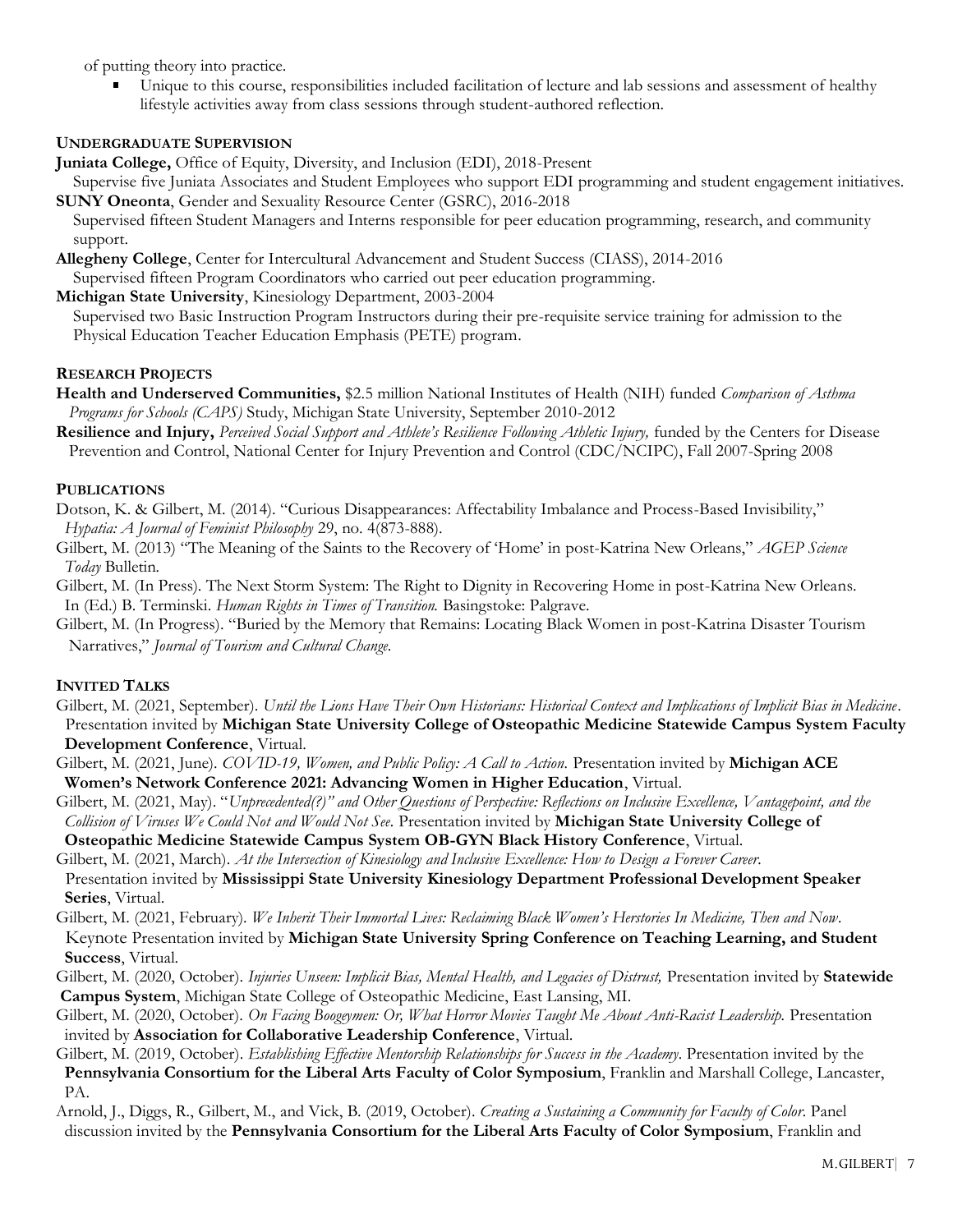Marshall College, Lancaster, PA.

- Gilbert, M. (2019, August). *The Inclusive Excellence Audit.* Presentation invited by the **Faculty Conference**, Juniata College, Huntingdon, PA.
- Gilbert, M. (2019, August). *Leadership In Action: Integrating Equity, Diversity, and Inclusion Into Student Leadership Praxis.* Presentation invited by the **All Student Leaders Training Program**, Juniata College, Huntingdon, PA.
- Gilbert, M., Lanehart, S., Johnson, S. and Vega, B. (2019, April). *Living, Surviving, Not Just Thriving in Higher Education.* Panel presented by the **Sisters of the Academy Inclusive Excellence Symposium**, Simmons College, Boston, MA.
- Gilbert, M. (2018, October). *Just Do It? The Precarious Right, Responsibility, and Risk of Athletes' Social Justice Advocacy and Leadership.* invited by the **Diversity and Democracy Speaker Series**, Juniata College, Huntingdon, PA.
- Gilbert, M. (2018, August). *Creating Stories of Inclusive Excellence: Narrating Your Own 1st Year Story.* First Year Welcome Presentation invited by the **First Year Transitions Program**, Juniata College, Huntingdon, PA.
- Gilbert, M. & Klug, P. (2018, August). *Messaging Inclusive Excellence: Creating Your Diversity and Inclusion Syllabus Statement.* Presentation invited by the **Faculty Conference**, Juniata College, Huntingdon, PA.
- Gilbert, M. (2018, July). *(Re)Writing STEM Stories: Reflections on Inclusive Excellence in STEM.* Presentation invited by the **Summer Research Community**, Juniata College, Huntingdon, PA.
- Gilbert, M. (2018, June). *Making Connections: Generation Z and Inclusive Excellence.* Presentation invited by the **New Faculty Orientation Program**, Juniata College, Huntingdon, PA.
- Gilbert, M. (2017, April). *The Political Power of Twerk: Dance as an Act of Resistance, Resilience, and Recovery for Black and Queer Communities in New Orleans.* Presentation invited by the **Africana and Latino Studies Dance-In**, SUNY Oneonta, Oneonta, NY.
- Gilbert, M. (2017, March). *Battle Hymns: Black Women's Songs of Struggle, Survival, and Self Care.* Presentation invited by the **Care and Nurturing of Social Justice Activism Teach-In**, SUNY Oneonta, Oneonta, NY.
- Gilbert, M. (Upcoming 2017, March). *Visible Seams: Black Women at the Juncture of Service and Spectacle.* Presentation invited by the **Gender Out of Bounds Speaker Series**, SUNY Oneonta, Oneonta, NY.
- Gilbert, M. (2017, February). *That Old #blackgirlmagic: Inclusive Excellence as an American Standard Redux.*
- Paper invited by the **Black History Month Speaker Series**, SUNY Cortland, Cortland, NY.
- Gilbert, M. (2017, February). *Professionals of Color Panel: An Academic and Professional Development Networking Event.*
- Presentation invited by the **Students of Color Coalition Black History Month Series**, SUNY Oneonta, Oneonta, NY.
- Gilbert, M. (2016, October) *Dangerous Campaign Rhetoric and Its Weaponization Against Black Women's Bodies,* Invited Panelist, **Hate in the Race***,* SUNY Oneonta, Oneonta, NY.
- Gilbert, M. (2015, December). *Knowledge in the Flesh: Black Women as "Knowing" Bodies of the Physical.* Paper invited by the **Worldwide Forum on Culture and Education**, Rome, Italy.
- Gilbert, M. (2015, November). *Feelin' Myself(?): A Black Feminist Reflection on Fat Acceptance.* Paper invited by the **North American Society for the Study of Sport Sociology**, Santa Fe, New Mexico.
- Gilbert, M. (2015, October). *Anatomy of a Corporeal Conundrum: Fat Positivity Reframed through Black Feminist Pedagogy, (Body) Politics, and Praxis.* Paper invited by the **World Congress on Education**, Dublin, Ireland.
- Gilbert, M. (2015, September) "Katrina 10 Years Later: A Documentary Screening and Panel Discussion," Panel Moderator, *Allegheny Community Presentation*, Allegheny College, Meadville, PA.
- Gilbert, M. (2015, August) "Making the Transition from Doctoral Student to Junior Faculty," *Sisters of the Academy Research Bootcamp*, Florida State University, Tallahassee, FL.
- Gilbert, M. (2015, August) "Establishing Your Sister Circle," *Sisters of the Academy Research Bootcamp*, Florida State University, Tallahassee, FL.
- Gilbert, M. (2014, November) "Power, Privilege, and Allyship," *Queers & Allies*, Allegheny College, Meadville, PA.
- Gilbert, M. (2014, October) "Blow the Whistle: Black Male Athletes and Perceptions of Sexual and Partner Violence, *The Black Male Experience*, Allegheny College, Meadville, PA.
- Gilbert, M., Goins, L. and Dotson, K. (forthcoming) "Establishing a Pipeline of Black Women Scholars," *Sister Circle*, Illinois State University, Normal, IL.
- Gilbert, M., & Dotson, K. *Increasing the Presence of Black Women in the Academy: Extending the BFRC in the CIC*. **Collegium of Black Women Philosophers***,* Penn State University, State College, PA.
- Dotson, K. & Gilbert, M. (2011, October) "What Counts as Philosophy? Who Counts as a Philosopher?" *The Philosophy Club*, Michigan State University, East Lansing, MI.
- Gilbert, M. et al. (2010, November) "Black Feminisms," *Women's Council,* Michigan State University, East Lansing, MI.

Gilbert, M. (2010, January) "Facing Forward: MLK and Black History Month: Where Are We Now?" Invited Panelist,  *Black Graduate Student Association,* Michigan State University, East Lansing, MI.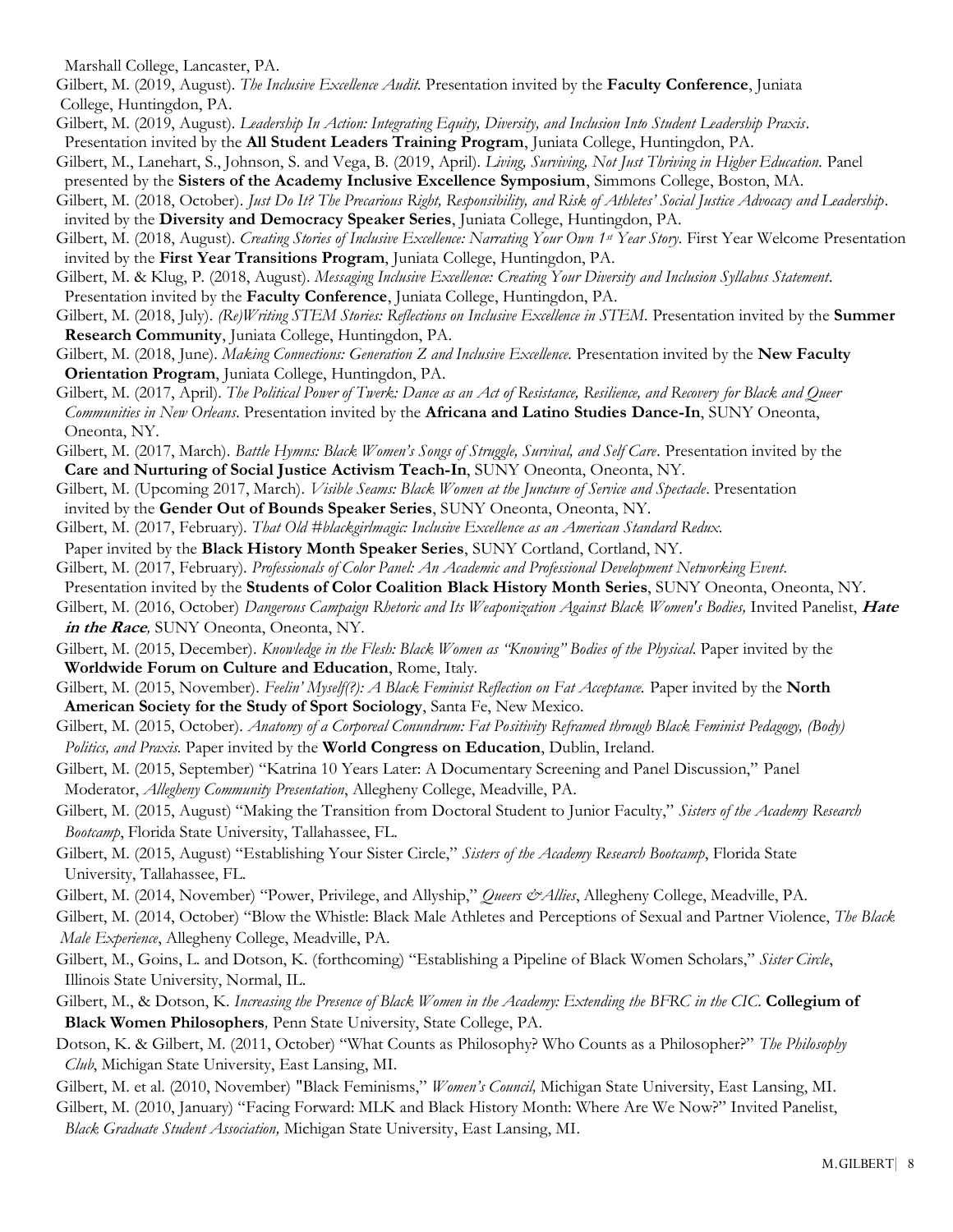Gilbert, M. (2009, February). "Katrina Kids No More: Who 'Dat! and the Visual Narratives of Recovery." Paper presented at the 2009 *Black Graduate Student Association* (BGSA) Research Symposium, East Lansing, MI.

Gilbert, M. (2006, January). "Towards a Climate of Inclusivity." Roundtable for the *Committee on Institutional Cooperation (CIC)* Biennial Diversity Forum, Chicago, IL.

#### **CONFERENCE PRESENTATIONS**

- Gilbert, M. (2019, May) "*No Mirrors in My Nana's House": Black Feminist Praxis as Reflected Resistance and Resilience in Higher Education.* **National Conference on Race and Ethnicity**, Portland, Oregon.
- Gilbert, M. (2019, April) "*No Mirrors in My Nana's House": Black Feminist Praxis as Reflected Resistance and Resilience in Higher Education.* **Faculty Women of Color in the Academy National Conference**, Blacksburg, Virginia.

Gilbert, M. et al. (2019, March) *Lessons and Legacies of Leadership: Courageous Conversations by Women of Color Shaping Inclusive Excellence in Higher Education.* Submitted to the **National Association of Diversity Officers in Higher Education Conference,** Philadelphia, Pennsylvania.

Gilbert, M., Foster Pierre, D., and Gipson, M. *To Be Young, Gifted, and Black: Mapping our Journeys as African American Diversity Officers in Higher Education.* Submitted to the **National Association of Diversity Officers in Higher Education Conference,** Philadelphia, Pennsylvania.

Gilbert, M. (2016, November). *Ally is an Action Word: Creating Capacity for LGBTQ Allyship in SUNY System Institutions.* Paper presented at **Awareness to Action: Building a Culture of Inclusive Excellence 2016 SUNY Diversity Conference**, Albany, New York.

Gilbert, M. (2016, November). *That Old #blackgirlmagic: Inclusive Excellence as an American Standard Redux.* Paper presented at **Awareness to Action: Building a Culture of Inclusive Excellence 2016 SUNY Diversity Conference**, Albany, New York.

Gilbert, M. (2014, September). *Buried by the Memory That Remains: Locating Black Women in post-Katrina Disaster Tourism Narratives.* Paper presented at the **Remembering in a Globalizing World: The Play and Interplay of Tourism,**

 **Memory, and Place International Conference**, Le Chambon sur Lignon, France.

Gilbert, M. (2012, November). *Second Lines and the Saints: Now That's a Sunday in New Orleans.* Paper presented at the **2012 North American Society for the Sociology of Sport (NASSS)**, 33rd Annual Conference, New Orleans, LA.

- Gilbert, M. (2012, June). *Celebrating the Saints: Black Women in the Interstices of "Home" in the post-Katrina Recovery of New Orleans.*
- Paper presented at the Inaugural Conference of the **Association of Critical Heritage Studies**, Gothenburg, Sweden.

Gilbert, M. (2012, May). *Who Home is Did Not Get Lost: Black Women on the Saints and the Re-making of Home in post-Katrina New Orleans.* Paper presented at the 2012 International Conference of the **Graduate School of North American Studies**, Berlin, Germany.

Gilbert, M. (2009, April). *The Role of Sport in the Recovery of Home: Perspectives from Classical Theory.* Paper presented at the 2009 Annual Meeting of the **Southern Sociological Society (SSS)**, New Orleans, LA.

Gilbert, M. (2008, November). *More Than Just Selling Shoes: A Visual Analysis of Adidas' "Basketball is a Brotherhood" Campaign.* Paper presented at the 2008 Annual Meeting of the **North American Society for the Sociology of Sport (NASSS)**, Denver, CO.

Gilbert, M. (2008, July). *African American Athletes and the Media.* Student Roundtables at the 2008 Annual Meeting of the **Association of Black Sociologists (ABS)**, Boston, MA.

#### **OTHER PROFESSIONAL EXPERIENCE**

| Volunteer Coordinator, Phalen Lake Elementary School Literacy Project |           |
|-----------------------------------------------------------------------|-----------|
| St. Paul, MN                                                          | 2003-2005 |
| Media Specialist, Tuskegee University Cooperative Extension Program   |           |
| Tuskegee, AL                                                          | 1999-2001 |
| Game Day Operations, Auburn University Football                       |           |
| Auburn, AL                                                            | 1999-2001 |

#### **GRANTS SUBMITTED**

**Juniata College,** Improving Undergraduate Education Student Exploration and Design: Engaged Student Learning "Bringing Equity to Natural Science Persistence Through Affective Learning Gains." (NSF)

Selection Pending, Responsible for conceptualization, design, and administrative oversight of curricular and co-curricular Inclusive Excellence experiences. Proposed budget of \$299,315.66, Spring 2019.